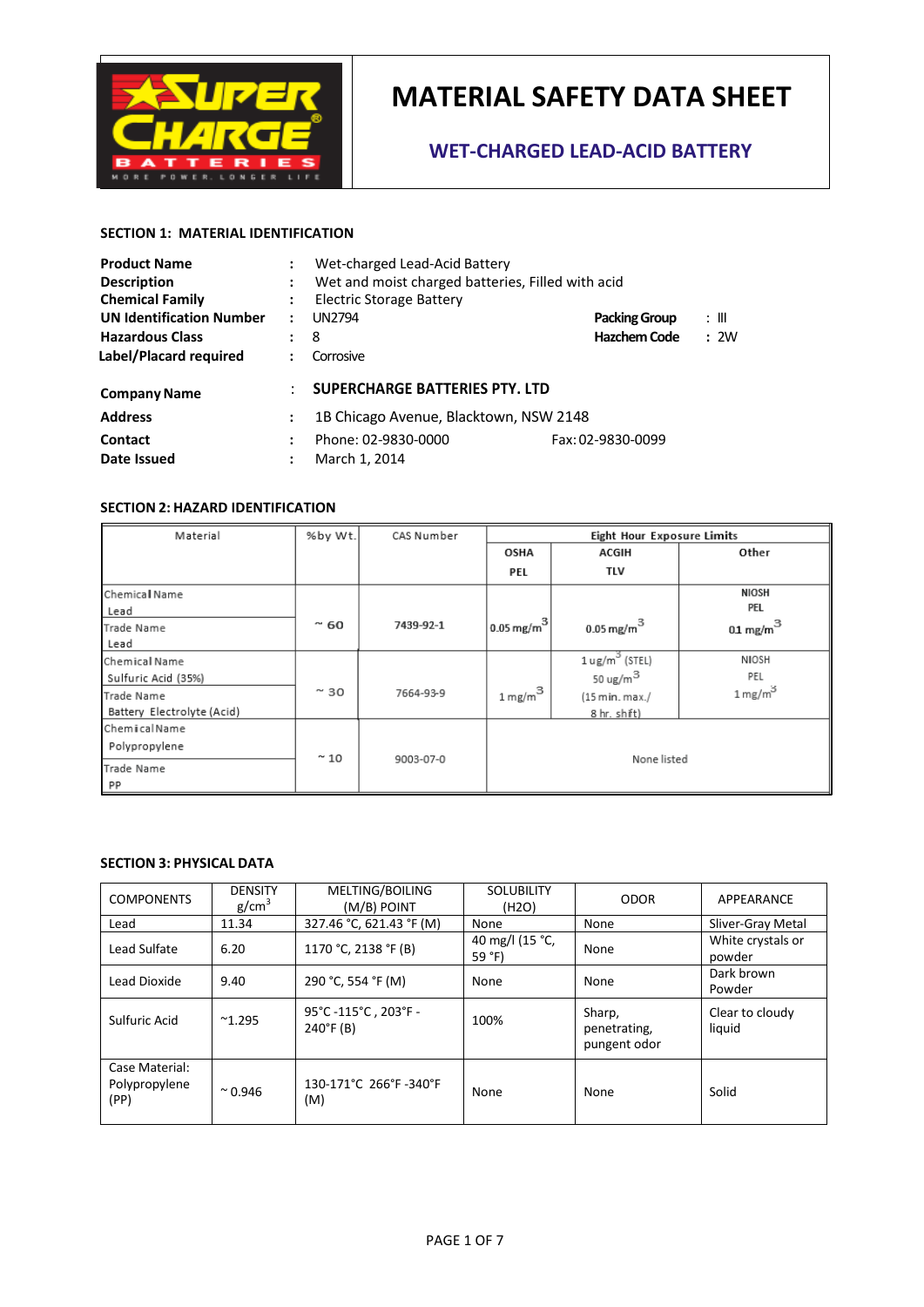

### **WET-CHARGED LEAD-ACID BATTERY**

#### **SECTION 4: FLAMMABILITY DATA**

**Extinguishing Media**  Dry Chemical, foam, or CO<sub>2</sub>

**Flash point** 

| Unusual Fire and Explosion Hazard: |  |
|------------------------------------|--|
|------------------------------------|--|

Hydrogen and oxygen gases are produced in the cells during normal battery operations; hydrogen is flammable and oxygen supports combustion. These gases enter the air through the vent caps / holes. To avoid the chance of a fire or explosion, keep sparks and other sources of ignition away from the battery.

<sup>253</sup>°C (Hydrogen) **Special Fire Fighting Procedures** 

**Flammable Limits in Air, % by Vol.** LEL - 4.1 UEL -74.2 (Hydrogen)

 Use positive pressure, self-contained breathing apparatus. Beware of acid splatter during water application and wear acidresistant clothing, gloves, face and eye protection. If batteries are on-charge, shut-off power to the charging equipment but note that strings of series connected batteries, may still pose risk of electric shock even when charging equipment is shutdown.

#### **SECTION 5: REACTIVITY DATA**

| <b>COMPONENT</b>       | Lead/lead compounds                                                                                   |  |
|------------------------|-------------------------------------------------------------------------------------------------------|--|
| Stability              | Stable                                                                                                |  |
| Incompatibility        | Potassium, carbides, sulfides, peroxides, phosphorus, sulfurs, ketone, ester, petrolatum              |  |
| Decomposition products | Oxides of lead and sulfur.                                                                            |  |
| Condition to avoid     | High temperature, Sparks and other sources of ignition                                                |  |
| <b>COMPONENT</b>       | <b>Sulfuric Acid</b>                                                                                  |  |
| Stability              | Stable                                                                                                |  |
| Incompatibility        | Reactive metals, strong bases, most organic compounds                                                 |  |
| Decomposition products | Sulfuric dioxide, trioxide, hydrogen sulfide, hydrogen                                                |  |
| Condition to avoid     | Prohibit smoking, sparks, etc. from battery charging area. Avoid mixing acid with<br>other chemicals. |  |
| POLYMERIZATION         | Sulfuric acid will not polymerize                                                                     |  |

#### **SECTION 6: HEALTH HAZARD DATA**

Under normal conditions of battery use, internal components should not be hazardous to people's health. The following information is provided for battery electrolyte (acid) and lead for exposure that may occur during battery production or under container/case breakage or under extreme heat conditions such as fire.

#### **Routes of Entry:**

Sulfuric Acid: Harmful by all routes of entry. Lead Compounds: Hazardous exposure can occur only when product is heated, oxidized, or otherwise processed or damaged to create dust, vapor or fume.

#### **Inhalation:**

Sulfuric Acid: Breathing sulfuric acid vapors and mists may cause severe respiratory problems. Lead Compounds: Dust or fumes may cause irritation of upper respiratory tract or lungs.

#### **Skin Contact:**

Sulfuric Acid: Severe irritation, burns and ulceration. Lead Compounds: Not absorbed through the skin.

#### **Ingestion:**

Sulfuric Acid: May cause severe irritation of the mouth, throat, esophagus, and stomach. Lead Compounds: May cause abdominal pain, nausea, vomiting, diarrhea, and severe cramping. Acute ingestion should be treated by a physician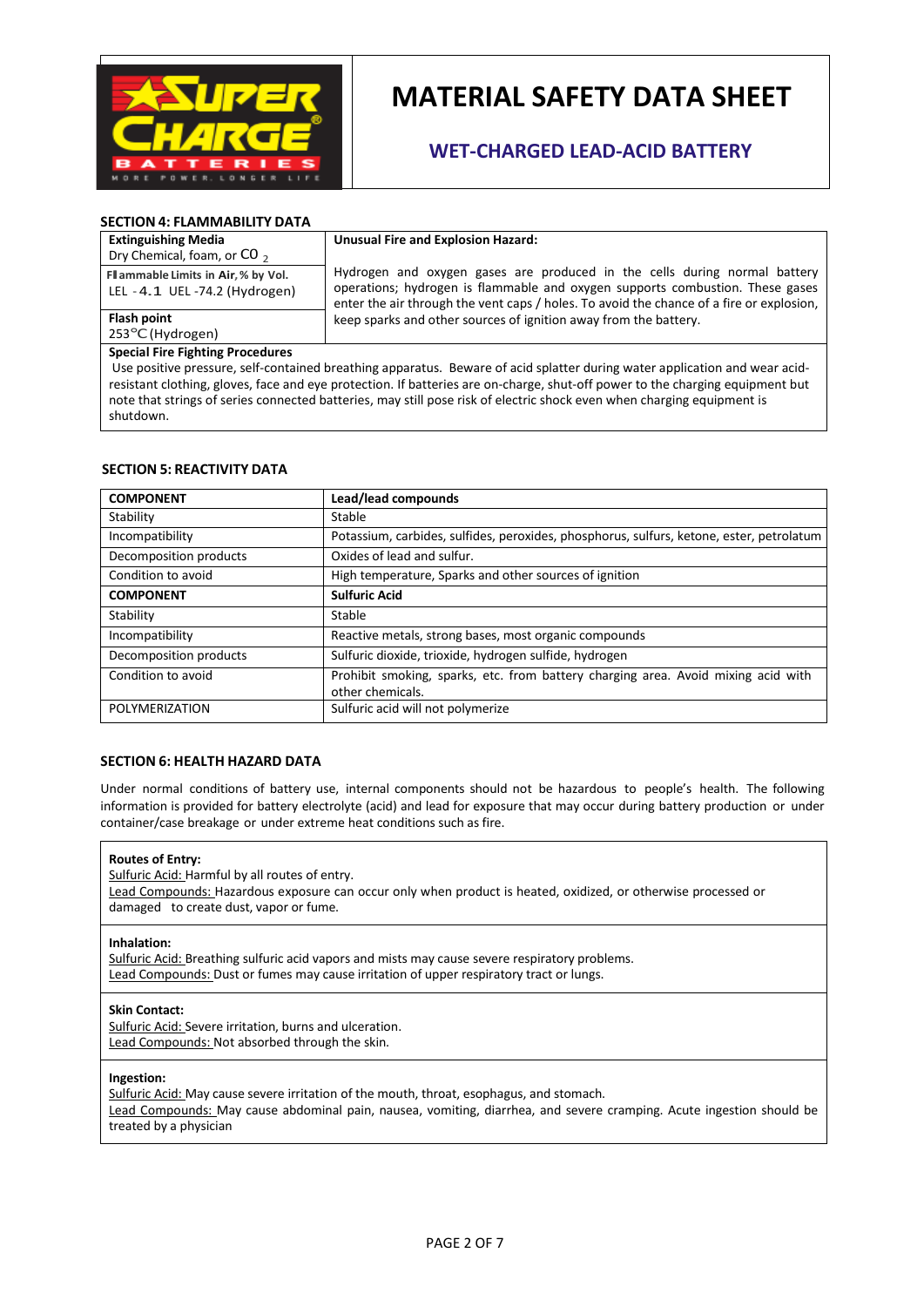

### **WET-CHARGED LEAD-ACID BATTERY**

#### **Acute Health Hazards:**

Sulfuric Acid: Severe skin irritation, burns, damage to cornea may cause blindness, upper respiratory irritation. Lead Compounds: May cause abdominal pain, nausea, headaches, vomiting, loss of appetite, severe cramping, muscular aches and weakness, and difficulty sleeping. The toxic effects of lead are cumulative and slow to appear. It affects the kidneys, reproductive and central nervous systems. The symptoms of lead overexposure are listed above. Exposure to lead from a battery most often occurs during lead reclamation operations through the breathing or ingestion of lead dust or fumes.

#### **Chronic Health Hazards:**

Sulfuric acid: Possible scarring of the cornea, inflammation of the nose, throat and bronchial tubes, possible erosion of tooth enamel.

Lead Compounds: May cause anemia, damage to kidneys and nervous system, and damage to reproductive system in both males and females.

#### **Medical Conditions Generally Aggravated by Exposure**

Inorganic lead and its compounds can aggravate chronic forms of kidney, liver, and neurological diseases. Contact of battery electrolyte (acid) with the skin may aggravate skin diseases such as eczema and contact dermatitis. Overexposure to sulfuric acid mist may cause lung damage and aggravate pulmonary conditions.

#### **Emergency and First Aid Procedures Inhalation**

Sulfuric Acid: Remove to fresh air immediately. If breathing is difficult, give oxygen

Lead Compounds: Remove from exposure, gargle, wash nose and lips, consult physician Ingestion

Sulfuric Acid: Do not induce vomiting, consult a physician immediately.

Lead Compounds: Consult a physician immediately

Eyes

Sulfuric Acid: Flush immediately with water for 15 minutes, consult a physician.

Lead Compounds: Flush immediately with water for 15 minutes, consult a physician

Skin

Sulfuric Acid: Flush with large amounts of water for at least 15 minutes, remove any contaminated clothing. If irritation develops seek medical attention.

Lead Compounds: Wash with soap and water.

Proposition 65

Warning: Battery posts, terminals and related accessories contain lead and lead compounds, chemical known to the State of California to cause cancer and reproductive harm. Batteries also contain other chemicals known to the State of California to cause cancer. Wash hands after handling.

#### **SECTION 7: CARCINOGENICITY**

#### **Carcinogenicity**

Sulfuric Acid: The National Toxicological Program (NTP) and The International Agency for Research on Cancer (IARC) have classified strong inorganic acid mist containing sulfuric acid as a Category 1 carcinogen, a substance that is carcinogenic to humans. The ACGIH has classified strong inorganic acid mist containing sulfuric acid as an A2 carcinogen (suspected human carcinogen). These classifications do not apply to liquid forms of sulfuric acid or sulfuric acid solutions contained within a battery. Inorganic acid mist (sulfuric acid mist) is not generated under normal use of this product. Misuse of the product , such as overcharging, may result in the generation of sulfuric acid mist.

Lead Compounds: Human studies are inconclusive regarding lead exposure and an increased cancer risk. The EPA and the International Agency for Research on Cancer (IARC) have categorized lead and inorganic lead compounds as a B2 classification (probable/possible human carcinogen) based on sufficient animal evidence and inadequate human evidence.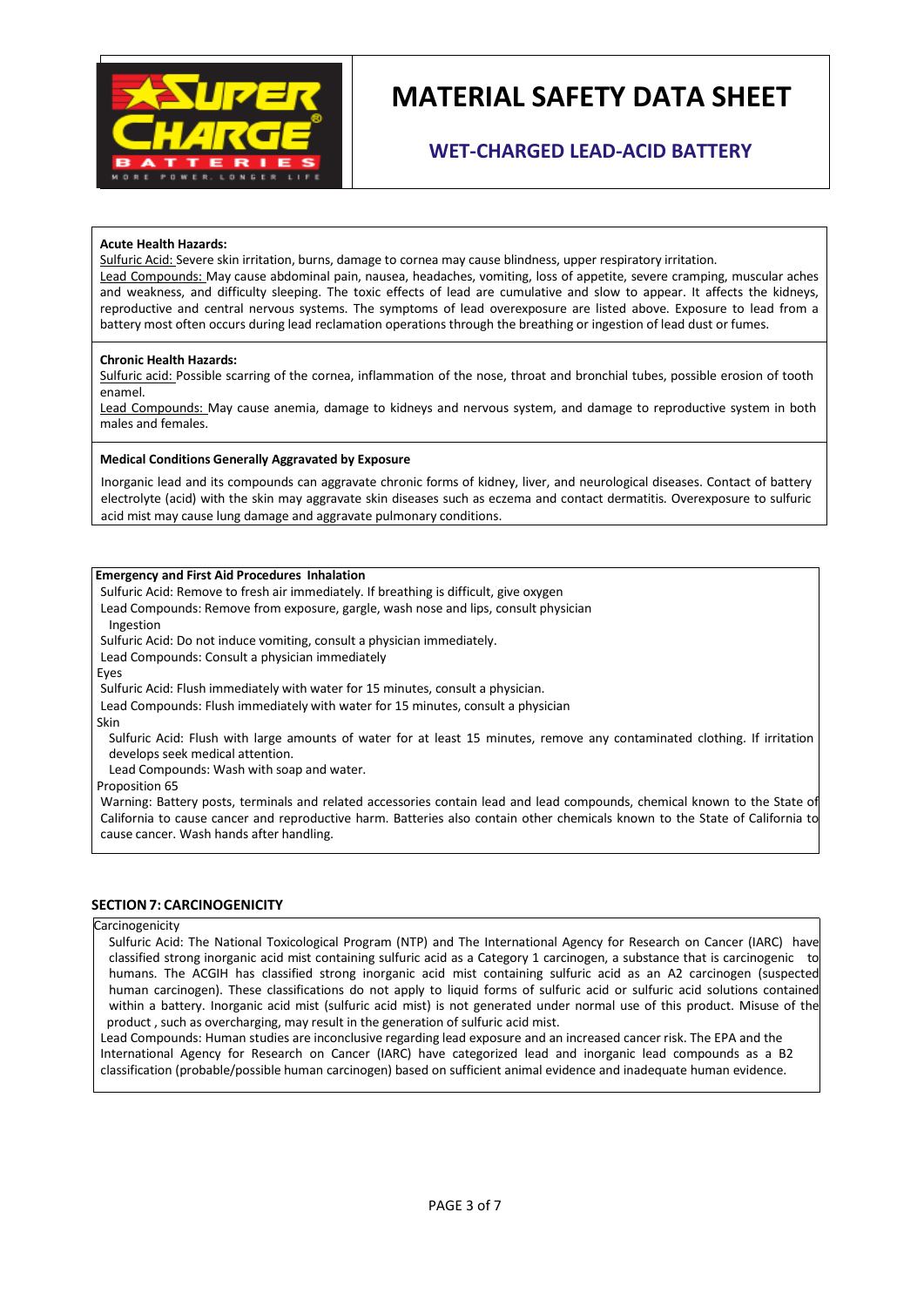

### **WET-CHARGED LEAD-ACID BATTERY**

#### **SECTION 8: PRECAUTIONS FOR SAFE HANDLING AND USE**

#### **Spill or Leak Procedures**

In case the release occurs, stop flow of material: contain/absorb small spills with dry sand, earth, and vermiculite. If possible, carefully neutralize spilled electrolyte with soda ash, sodium bicarbonate, lime, etc. Wear acid-resistant clothing, boots, gloves, and face shield. Do not allow discharge of un-neutralized acid to sewer.

#### **Waste Disposal Method**

Spent Batteries - send to secondary lead smelter for recycling. Follow applicable federal, state and local regulations Neutralize as in preceding step. Collect neutralized material in sealed container and handle as hazardous waste as applicable. DO NOT FLUSH

A copy of this MSDS must be supplied to any scrap dealer or secondary lead smelter with the battery. Or, consult state environment agency and/ or federal EPA.

#### **Handling and Storing**

Store batteries in a cool, dry, well-ventilated area that are separated from incompatible materials and any activities which may generate flames, sparks, or heat. Keep all metallic articles that could contact the negative and positive terminals on a battery and create a short circuit condition. Battery should be stored under roof for protection against adverse weather conditions. Store and handle only in areas with adequate water supply and spill control. Avoid damage to battery case.

#### **Electrical Safety**

Due to the battery's low internal resistance and high power density, high levels of short circuit current can be developed across the battery terminals. Do not rest tools or cables on the battery. Use insulated tools only. Follow all installation instructions and diagrams when installing or maintaining battery systems.

#### Charging

There is possible risk of or electrical shock from charging equipment and from strings of connected batteries, whether or not being charged. Shut-off power to chargers whenever not in use and before detachment of any circuit connections. Batteries being charged will generate flammable hydrogen gas. Prohibit smoking and avoid creation of flames and sparks nearby.

#### **SECTION 9: ECOLOGICAL INFORMATION**

#### **Persistent and Degradability**

Lead is very persistent in soils and sediments. No data on biodegradation.

#### **Bio accumulative potential (including mobility)**

Mobility of lead between ecological compartments is low. Bio accumulation of lead occurs in aquatic and terrestrial animals and plants but very little bioaccumulation occurs through the food chain. Most studies have included lead compounds not solid inorganic lead.

**Aquatic Toxicity**  24 hours LC50, fresh water fish (Brachydanio rerio): 82 mg/L 96-hour LOEC, fresh water fish (Cyprinus Carpio): 22 mg/L (lowest observable effect concentration)

Lead (metal): No data available

#### **Additional Information**

 No known effects on stratospheric ozone depletion Volatile organic compounds: 0% (by volume) Water endangering class (WGK): NA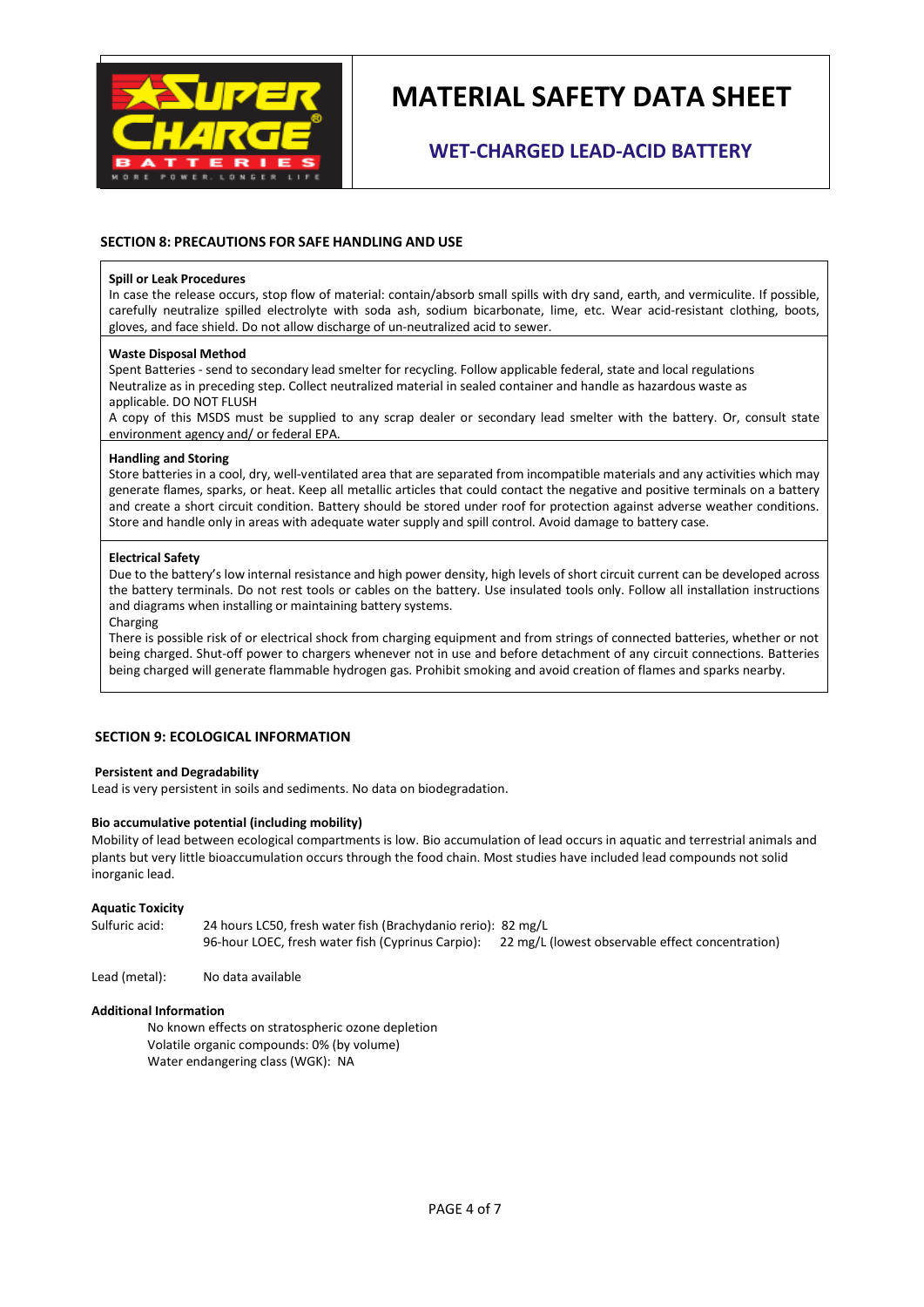

## **WET-CHARGED LEAD-ACID BATTERY**

#### **SECTION 10: CONTROL MEASURES**

#### **Engineering Controls:**

Store and handle in well-ventilated area. If mechanical ventilation is used, components must be acid resistant.

#### **Work Practices:**

Handle batteries cautiously to avoid damaging the case. Avoid contact with battery's internal components. Wear protective clothing, eye and face protection, when charging or handling batteries. Follow all manufacturer's recommendations when stacking and palletizing. Do not allow metallic materials to contact the battery terminals during handling. Make certain vent caps (for accessible batteries) are on securely. Use a battery carrier to lift a battery or place hands at opposite corners to avoid spilling acid through the vents.

#### **Respiratory Protection:**

None required under normal conditions. When concentrations of sulfuric acid mist are known to exceed PEL, use NIOSH or MSHA-approved respiratory protection.

**Personal Protection and Equipment:** None needed under normal conditions. If battery case is damaged,

- Hands, Arms and Body protection: use acid-resistant vinyl-coated or PVC with elbow-length gauntlet type gloves with round finish.
- Eye protection: chemical splash goggles are preferred. Also acceptable are "Visor-Gogs" or a chemical face shield worn over safety glasses with solid side shields.
- Other special clothing and equipment: Acid-resistant apron. Safety shoes worn with rubber or neoprene boots worn over socks. Place pants over boots to keep acid out of boots. All footwear must meet requirements of ANSI Z41.1.
- In areas where sulfuric acid is handled in concentrations greater than 1%, emergency eyewash stations and showers should be provided, with unlimited water supply.



#### **SECTION 11: NFPA HAZARD RATING**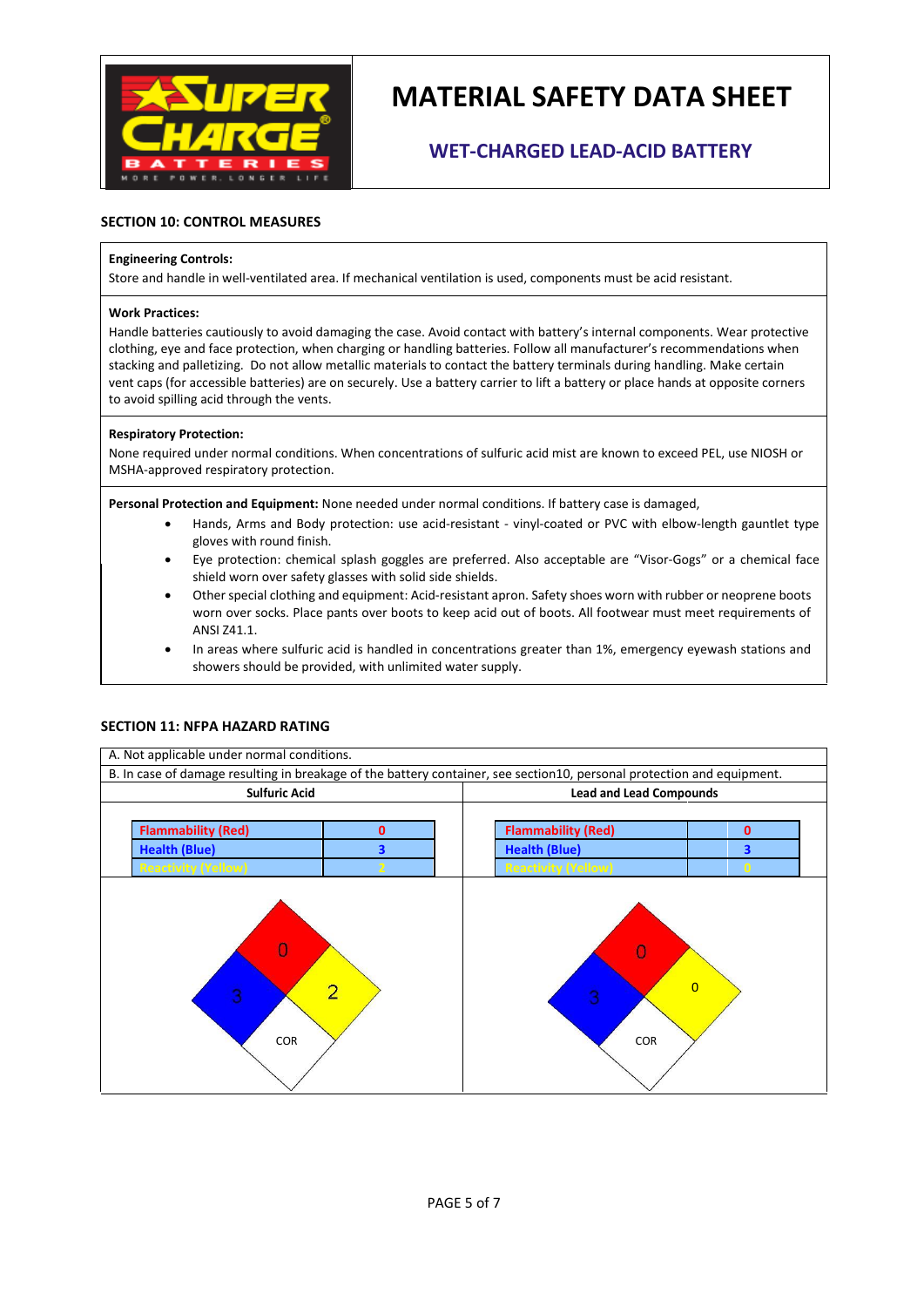

### **WET-CHARGED LEAD-ACID BATTERY**

#### **SECTION 12: TRANSPORT INFORMATION**

#### **U.S. DOT**

The transportation of wet and moist charged (moist active) batteries within the continental United States is regulated by the U.S. DOT through the Code of Federal Regulations, Title 49 (CFR 49).These regulations classify these types of batteries as a hazardous material. Refer to CFR 49, 173.159 for more details pertaining to the transportation of wet and moist batteries. The shipping information is as follows: *Proper Shipping Name: Batteries, wet, filled with acid Hazardous class: 8 UN Identification: UN 2794 Packing Group: III Label / Placard required: Corrosive* 

#### **lATA and IMDG**

The international transportation of wet and moist charged (moist active) batteries are regulated by the International Air Transportation Association (lATA) and by the International Maritime Dangerous Goods (IMDG). These regulations also classify these types of batteries as a hazardous material. The batteries must be packed according to lATA Packing Instruction 800.The shipping information is as follows: *Proper Shipping Name: Batteries, wet, filled with acid Hazardous class: 8 UN Identification: UN 2794 Packing Group: III Label / Placard required: Corrosive*   **SECTION 13: REGULATORY INFORMATION** 

#### **RCRA**

Spent lead acid batteries are not regulated as hazardous waste by the EPA when recycled, however state and international regulations may vary. Spilled sulfuric acid is a characteristic hazardous waste; EPA hazardous waste number D2002 (corrosive).

#### **CERCLA (superfund) and EPCRA**

(a) Reportable Quantity (RQ) for spilled 100% sulfuric acid under CERCLA (superfund) and EPCRA (Emergency Planning Community Right to Know Act is 1,000lbs. State and local reportable quantities for spilled sulfuric acid may vary. (b) Sulfuric acid is a listed "Extremely Hazardous Substance" under EPCRA with a Threshold Planning Quantity (TPQ) of 1,000lbs.

(c) EPCRA Section 302 Notification is required if 1,000lbs. or more of sulfuric acid is present at one site. The quantity of sulfuric acid will vary by battery type. An average automotive/commercial battery contains approximately 5lbs of sulfuric acid. (d) EPCRA Section 312 Tier 2 reporting is required for non-automotive batteries if sulfuric acid is present in quantities of 500lbs. or more and/or lead is present in quantities of 10,00lbs. or more.

(e) Supplier Notification: This product contains toxic chemicals which may be reportable under EPCRA Section 313 Toxic Chemical Release Inventory (Form R) requirements. If you are a manufacturing facility under SIC codes 20 through 39 the following information is provided to enable you to complete the required reports:

| <b>Toxic Chemical</b> | <b>CAS Number</b> | Approximate% by weight |
|-----------------------|-------------------|------------------------|
| Lead                  | 7439-92-1         | $~^{\circ}$ 60%        |
| Sulfuric Acid         | 7664-93-9         | $~^{\circ}$ 30%        |

If you distribute this product to other manufacturers in SIC codes 20 through 39, this information must be provided with the first shipment in a calendar year. The Section 313 supplier notification requirement does not apply to batteries which are "consumer products".